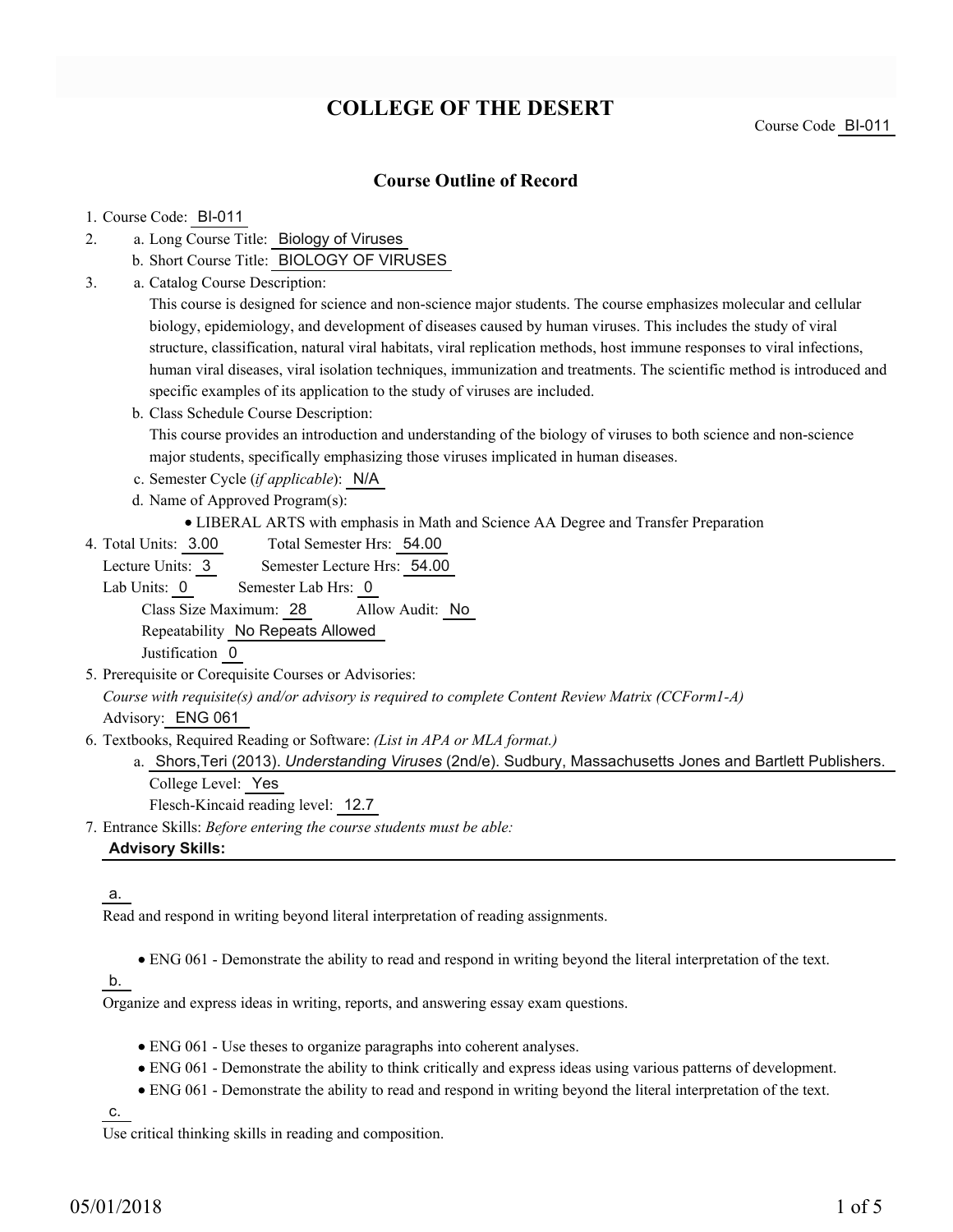ENG 061 - Demonstrate the ability to think critically and express ideas using various patterns of development.

d.

Use appropriate vocabulary and style.

ENG 061 - Recognize features of style such as purpose, audience and tone integrate these elements into academic and professional writing.

e.

Apply standard rules of grammar, punctuation, composition mechanics, and use correct spelling

- ENG 061 Use theses to organize paragraphs into coherent analyses.
- ENG 061 Demonstrate the ability to read and respond in writing beyond the literal interpretation of the text.
- 8. Course Content and Scope:

#### Lecture:

- 1. Introduction to Viruses
- 2. <u>Human Cell Biology Review</u>
	- 1. Basic human cell anatomy
	- 2. Human cellular functions (protein synthesis, replication, communication)
- 3. <u>Structure of Viruses</u>
	- 1. Viral morphology
	- 2. Nucleic acids
	- 3. Enveloped/non-enveloped
- 4. Viral Classification
- 5. Viral Infections and Pathogenesis
	- 1. Preferred routes of entry
	- 2. Mechanisms of viral spread
- 6. <u>Host immune responses to viral infections</u>
	- 1. Host physiological factors
	- 2. Non-specific host defenses
	- 3. Specific host defenses
- 7. Diagnosis of Viral Infections
- 8. Antiviral Treatments
- 9. Drugs
	- 1. Vaccines
- 10. Viral Epidemiology
	- 1. Centers For Disease and Control (CDC); World Health Organization (WHO)
	- 2. Morbidity and Mortality Weekly Report (MMWR)
- 11. Viral Infections and Cancer
	- 1. Hepatitis B and C viruses: interactions in human liver cancer
	- 2. Human Papilloma Virus (HPV) infections
	- 3. Kaposi's Sarcoma in HIV
	- 4. Epstein Barr Virus (EBV) and Burkitt's lymphoma
	- 5. HTLV-1/HTLV-2 in Human T-cell leukemia and Lymphoma
- 12. Poliovirus and Other Enteroviruses
- 13. Influenza Viruses
- 14. Rabies
- 15. Poxviruses
- 16. Herpesviruses
- 17. Human Immunodeficiency Virus
- 18. Hepatitis Viruses
- 19. Epidemiology of Transmissible Spongiform Encephalophathies (TSEs) 1. Prion infections
	- 2. Viroids
- 20. New and Reemerging Viruses
- 21. Facilities For Studying Viruses
	- 1. Biosafety Level (BSL) 1-4 facilities and Guidelines
- 22. Prevention of Viral Infections (Review)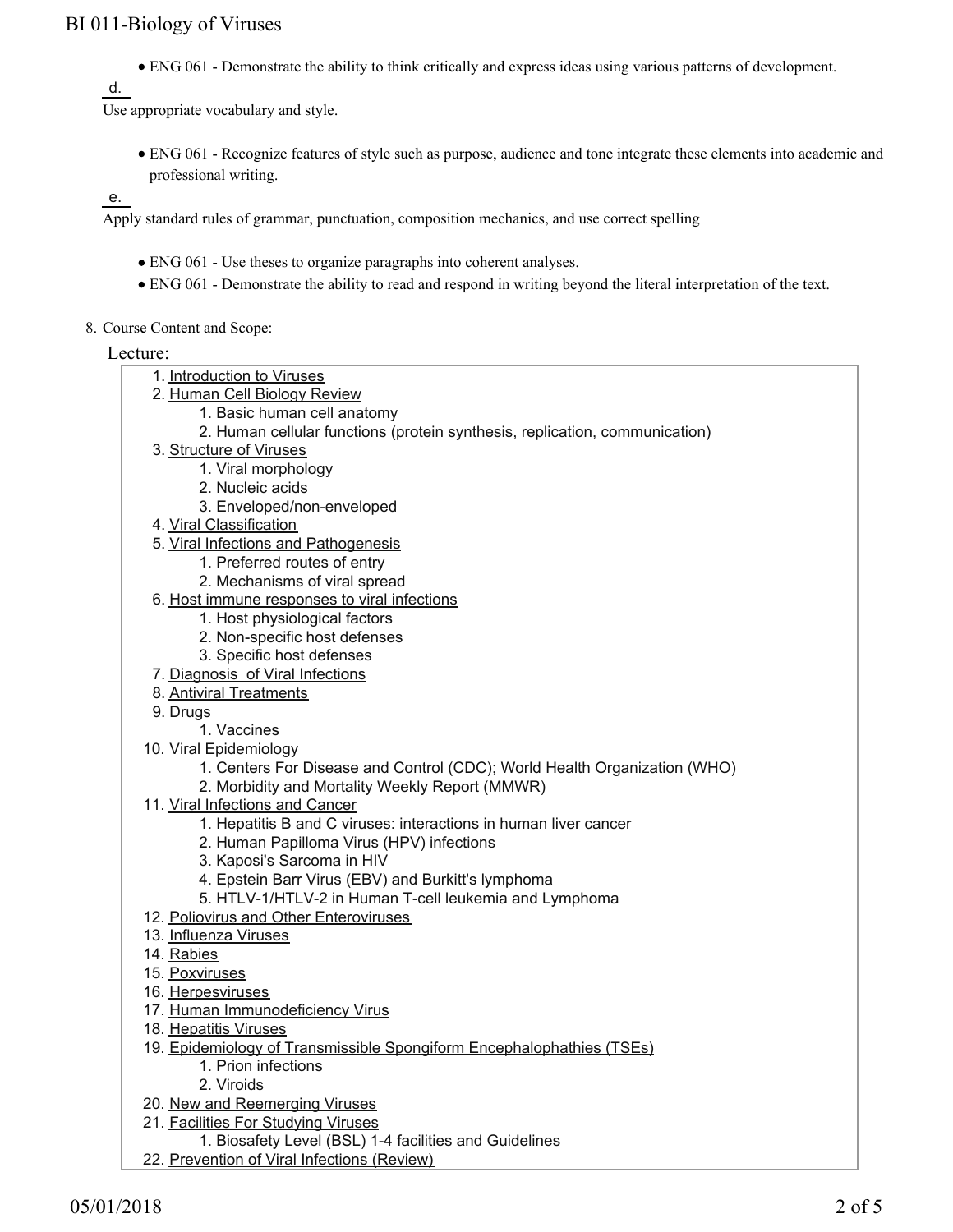Lab: *(if the "Lab Hours" is greater than zero this is required)*

9. Course Student Learning Outcomes:

1.

Describe human cell anatomy and physiology.

2.

Describe the disease process of viral infections.

3.

Assess the current recommendations for virus infection prevention.

4.

Assess the role of viruses as a threat to the health of worldwide and local populations.

10. Course Objectives: Upon completion of this course, students will be able to:

a. Demonstrate a knowledge and understanding of basic anatomy and physiology of the human body as it relates to viral infections.

- b. Critically evaluate the sometimes conflicting medical information concerning viruses.
- c. Demonstrate knowledge of local, national and world wide virus information resources and how to access them.
- d. Demonstrate an understanding of the transmission, symptoms and treatment of specific viral diseases.
- e. Explain and assess the different modalities used in viral infection treatment.
- f. Describe viral disease prevention strategies.
- g. Analyze scientific literature related to viruses.
- h. Describe careers and professions available in viral disease treatment and prevention.
- 11. Methods of Instruction: *(Integration: Elements should validate parallel course outline elements)* 
	- a. Activity
	- b. Discussion
	- c. Lecture
- 12. Assignments: (List samples of specific activities/assignments students are expected to complete both in and outside of class.) In Class Hours: 54.00

Outside Class Hours: 108.00

- a. In-class Assignments
	- 1. Lecture quizzes and exams.

2. Student presentations.

- b. Out-of-class Assignments
	- 1. Assigned readings in text and supplementary materials
	- 2. Internet searches of local and national virus related resources
- 13. Methods of Evaluating Student Progress: The student will demonstrate proficiency by:
	- Term or research papers
	- True/false/multiple choice examinations
- 14. Methods of Evaluating: Additional Assessment Information:
- 15. Need/Purpose/Rationale -- All courses must meet one or more CCC missions. CSU GE Area E: Lifelong Understanding and Self-Development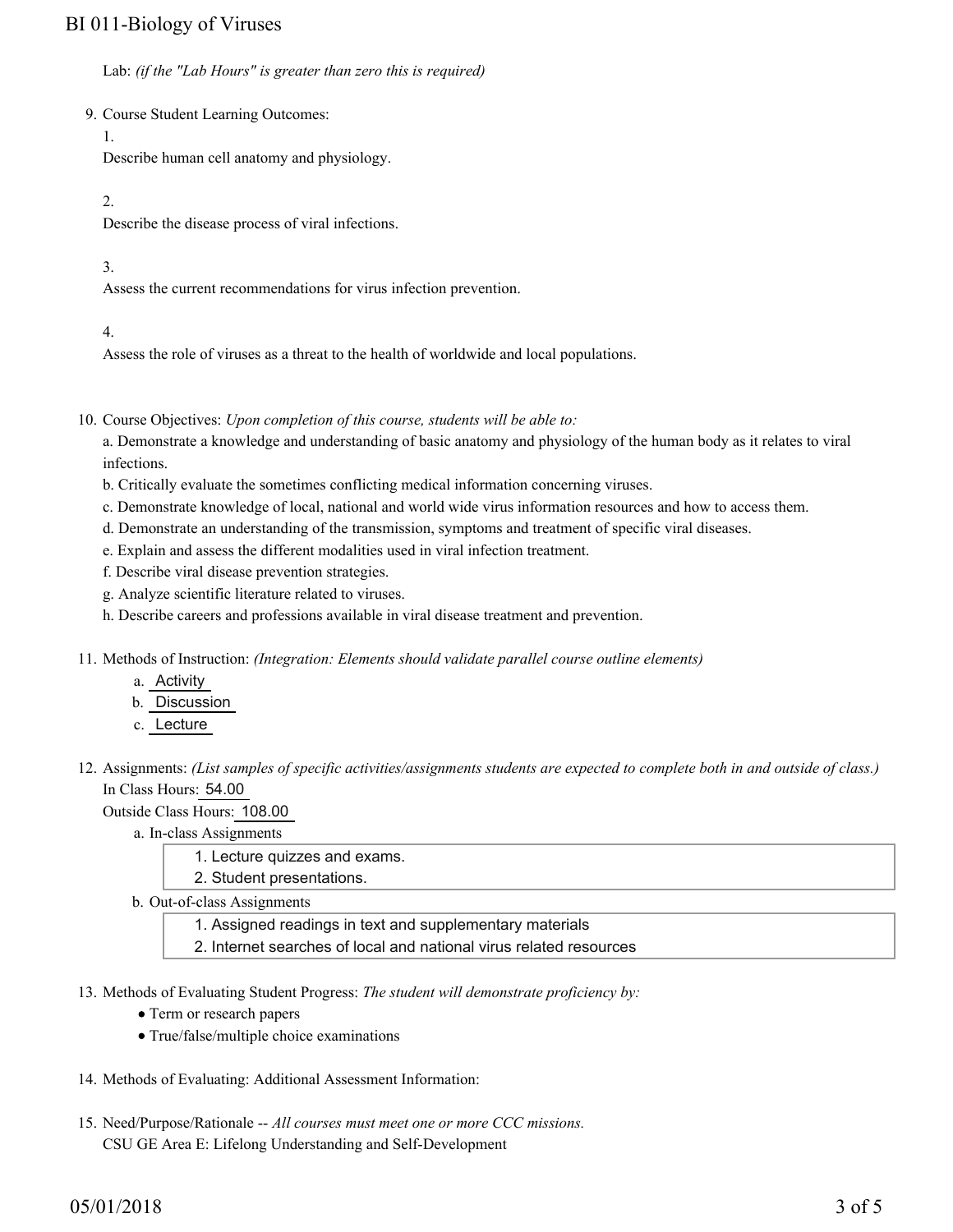| E - Lifelong Understanding and Self-Development<br><b>PO-GE C1-Natural Sciences</b>                                                                  |                             |                         |                                                  |                     |
|------------------------------------------------------------------------------------------------------------------------------------------------------|-----------------------------|-------------------------|--------------------------------------------------|---------------------|
| Explain concepts and theories related to physical, chemical, and biological natural phenomena.                                                       |                             |                         |                                                  |                     |
| Apply the scientific process and its use and limitations in the solution of problems.                                                                |                             |                         |                                                  |                     |
| IO - Scientific Inquiry                                                                                                                              |                             |                         |                                                  |                     |
| Identify components of the scientific method.                                                                                                        |                             |                         |                                                  |                     |
| Analyze quantitative and qualitative information to make decisions, judgments, and pose questions.                                                   |                             |                         |                                                  |                     |
| 16. Comparable Transfer Course                                                                                                                       |                             |                         |                                                  |                     |
| University<br><b>System</b>                                                                                                                          | Campus                      | Course<br><b>Number</b> | <b>Course Title</b>                              | <b>Catalog Year</b> |
| <b>CSU</b>                                                                                                                                           | CSU San Bernardino BIOL 217 |                         | Biology of Sexually Transmitted Diseases 2014-15 |                     |
|                                                                                                                                                      |                             |                         |                                                  |                     |
| 17. Special Materials and/or Equipment Required of Students:                                                                                         |                             |                         |                                                  |                     |
|                                                                                                                                                      |                             |                         |                                                  |                     |
| 18. Materials Fees:                                                                                                                                  | Required Material?          |                         |                                                  |                     |
|                                                                                                                                                      | <b>Material or Item</b>     |                         | <b>Cost Per Unit</b>                             | <b>Total Cost</b>   |
| 19. Provide Reasons for the Substantial Modifications or New Course:                                                                                 |                             |                         |                                                  |                     |
|                                                                                                                                                      |                             |                         |                                                  |                     |
| ENG 70/71 Change                                                                                                                                     |                             |                         |                                                  |                     |
| a. Cross-Listed Course (Enter Course Code): N/A<br>20.                                                                                               |                             |                         |                                                  |                     |
| b. Replacement Course (Enter original Course Code): N/A                                                                                              |                             |                         |                                                  |                     |
| 21. Grading Method (choose one): Letter Grade Only                                                                                                   |                             |                         |                                                  |                     |
| 22. MIS Course Data Elements                                                                                                                         |                             |                         |                                                  |                     |
| a. Course Control Number [CB00]: CCC000513188                                                                                                        |                             |                         |                                                  |                     |
| b. T.O.P. Code [CB03]: 40300.00 - MicroBiology                                                                                                       |                             |                         |                                                  |                     |
| c. Credit Status [CB04]: D - Credit - Degree Applicable                                                                                              |                             |                         |                                                  |                     |
| d. Course Transfer Status [CB05]: A = Transfer to UC, CSU                                                                                            |                             |                         |                                                  |                     |
| e. Basic Skills Status [CB08]: 2N = Not basic skills course                                                                                          |                             |                         |                                                  |                     |
| f. Vocational Status [CB09]: Not Occupational                                                                                                        |                             |                         |                                                  |                     |
| g. Course Classification [CB11]: Y - Credit Course                                                                                                   |                             |                         |                                                  |                     |
| h. Special Class Status [CB13]: N - Not Special                                                                                                      |                             |                         |                                                  |                     |
| i. Course CAN Code [CB14]: N/A                                                                                                                       |                             |                         |                                                  |                     |
| j. Course Prior to College Level [CB21]: $Y = Not$ Applicable                                                                                        |                             |                         |                                                  |                     |
| k. Course Noncredit Category [CB22]: Y - Not Applicable                                                                                              |                             |                         |                                                  |                     |
| 1. Funding Agency Category [CB23]: Y = Not Applicable                                                                                                |                             |                         |                                                  |                     |
| m. Program Status [CB24]: 1 = Program Applicable<br>Name of Approved Program (if program-applicable): LIBERAL ARTS with emphasis in Math and Science |                             |                         |                                                  |                     |
| Attach listings of Degree and/or Certificate Programs showing this course as a required or a restricted elective.)                                   |                             |                         |                                                  |                     |
|                                                                                                                                                      |                             |                         |                                                  |                     |

23. Enrollment - Estimate Enrollment

First Year: 28 Third Year: 0

- 24. Resources Faculty Discipline and Other Qualifications:
	- a. Sufficient Faculty Resources: Yes
	- b. If No, list number of FTE needed to offer this course: *N/A*